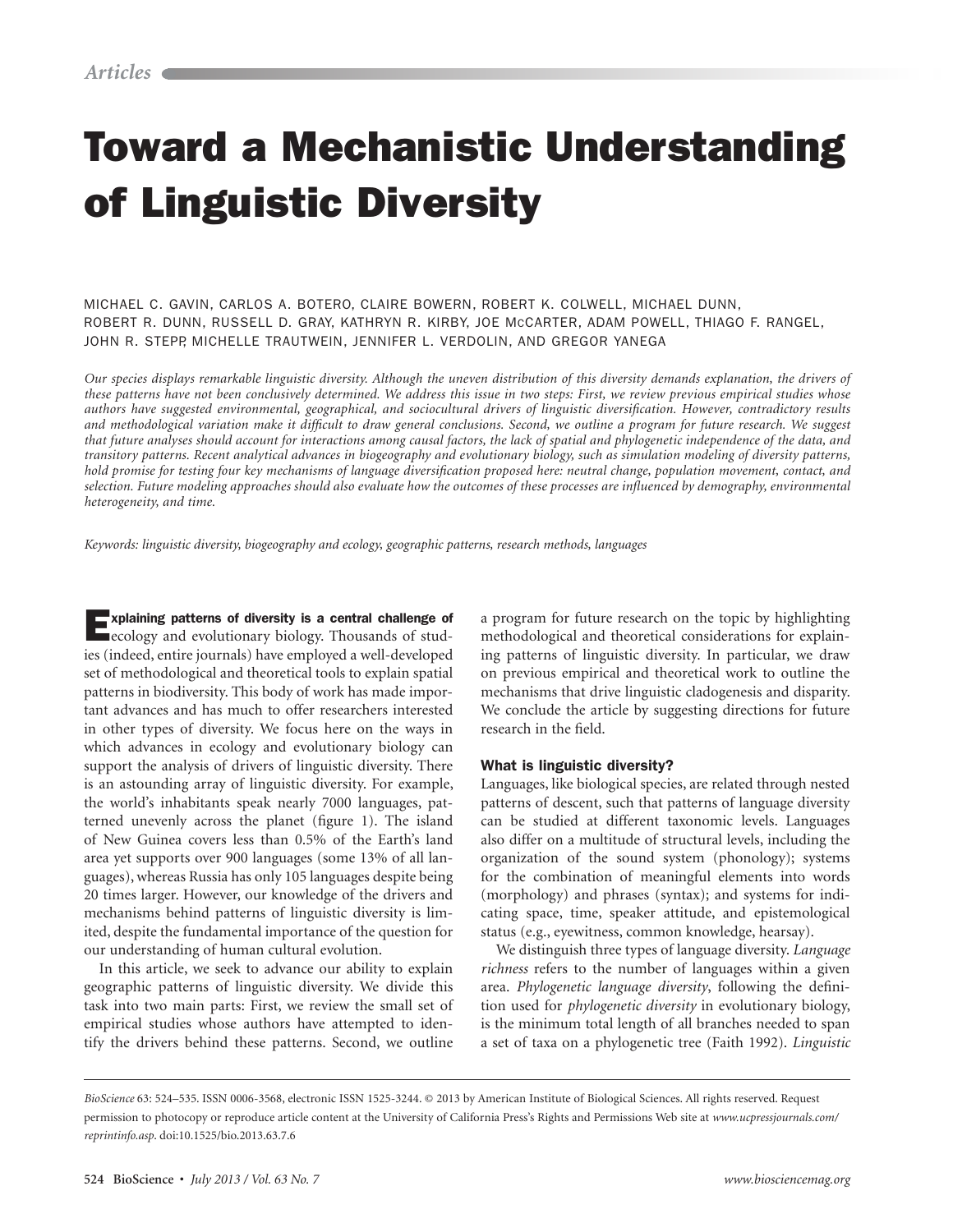

*Figure 1. Global patterns of linguistic diversity as expressed by (a) the number of languages per 1-degree cell and (b) the number of language families per 1-degree cell. The size of cells used in the analysis for these studies was measured in degrees of latitude and longitude, such that a 1-degree cell spanned 1-degree latitude and 1-degree longitude. The data are from the World Language Mapping System (***www.worldgeodatasets.com/language***).*

*disparity* refers to the range of expression in a language trait within a clade. Languages differ on a multitude of structural levels, including phonology, morphology, and syntax. Each of these types of language diversity reflects distinct geographic patterns (e.g., see figures 1 and 2). Note that language richness is generally the product of language-splitting events (cladogenesis), whereas phylogenetic diversity and disparity are produced by both anagenesis (change within lineages) and cladogenesis (figure 3). In the context of this article, the different aspects of linguistic diversity are not

necessarily distributed in the same way. For example, the number of language families present at a location is only moderately correlated with the number of languages (e.g.,  $r = .6$ ; figure 1).

## Review of empirical studies of linguistic diversity

In the next section, we review the limited set  $(n = 12)$ of empirical studies that were designed to test the factors driving linguistic diversity. We found that the factors that have been identified to date as influencing the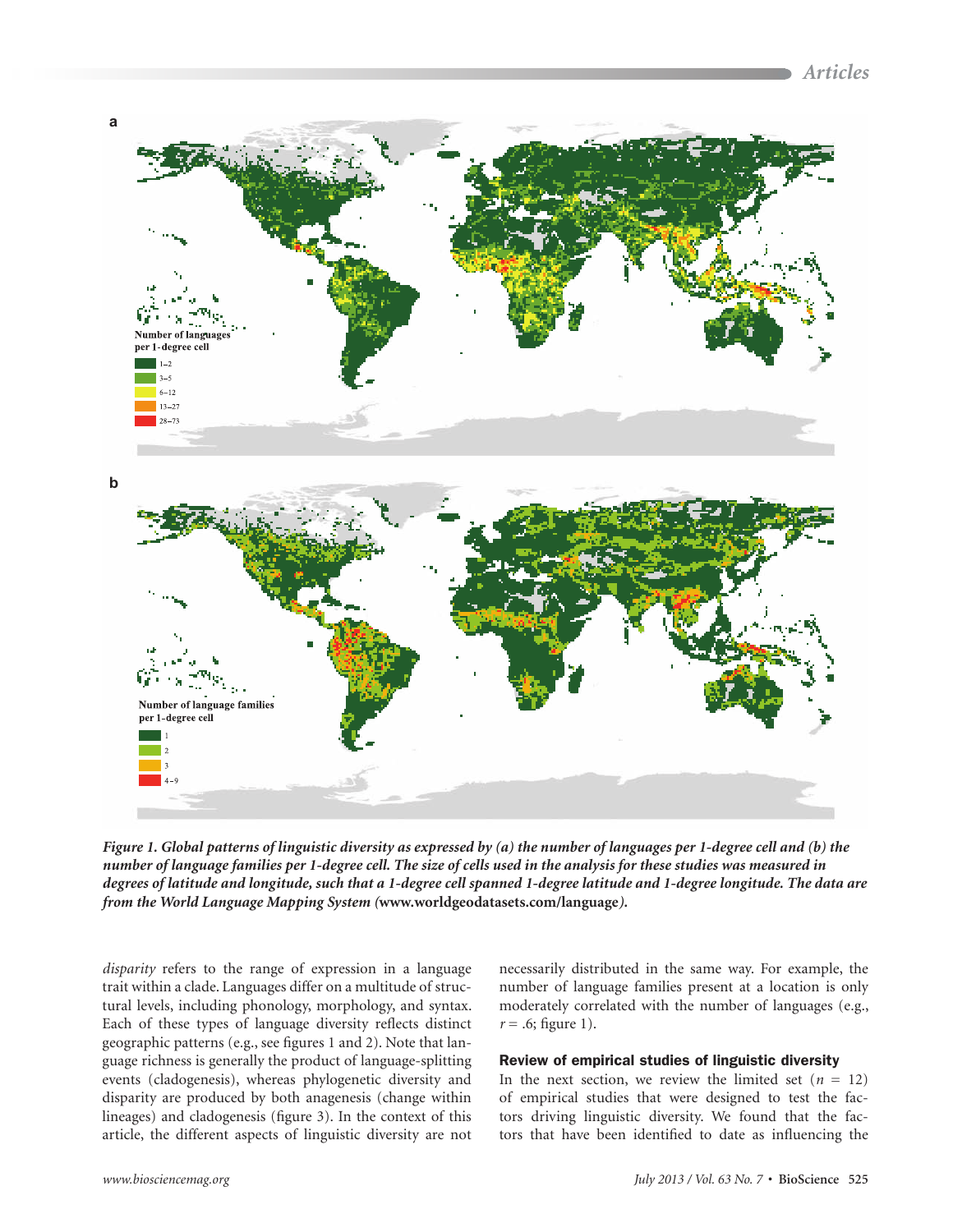

*Figure 2. Language relationships can be inferred using evolutionary models of innovation and the loss of cognate forms (words that can be shown to descend from a common ancestor). To do this, linguists usually use some form of a Swadesh*  list, a standard list of meanings, which are relatively stable and widely shared. This figure shows the percentage of the *Swadesh list that can be traced all the way back to the ancestral node of the Indo-European family tree, calculated for 98 Indo-European languages (the data are from Dunn and colleagues [2011]). Lexical diversity is generally higher in the eastern parts of the map.*



*Figure 3. An example (from a subset of Polynesian languages) of two distinct processes shaping language diversity: language-splitting events (cladogenesis) and change within lineages (anagenesis).*

geographical patterns of linguistic diversity fall into three broad categories: environmental, topographic, and sociocultural (table 1). In general, all factors in these categories have been shown to influence linguistic diversity to some degree. However, although a few factors (e.g., net primary productivity) consistently show some influence across studies, there is limited agreement on many factors. For example, Nettle (1996, 1998, 1999a) found support for the role of mean growing season (MGS) in driving linguistic diversification, whereas others (e.g., Currie and Mace 2009) have emphasized a more limited role for environmental variables. We expand on these observations below.

Our review includes studies for which the dependent variable is the number of languages and studies in which language range size was examined. This is because the historical ranges covered by languages have rarely overlapped geographically—unlike species ranges in studies of geographical patterns of biodiversity. (Although the vast majority of language ranges still do not overlap, recent movements, including those to urban areas, have led to an increase in overlapping.) Because of this historical lack of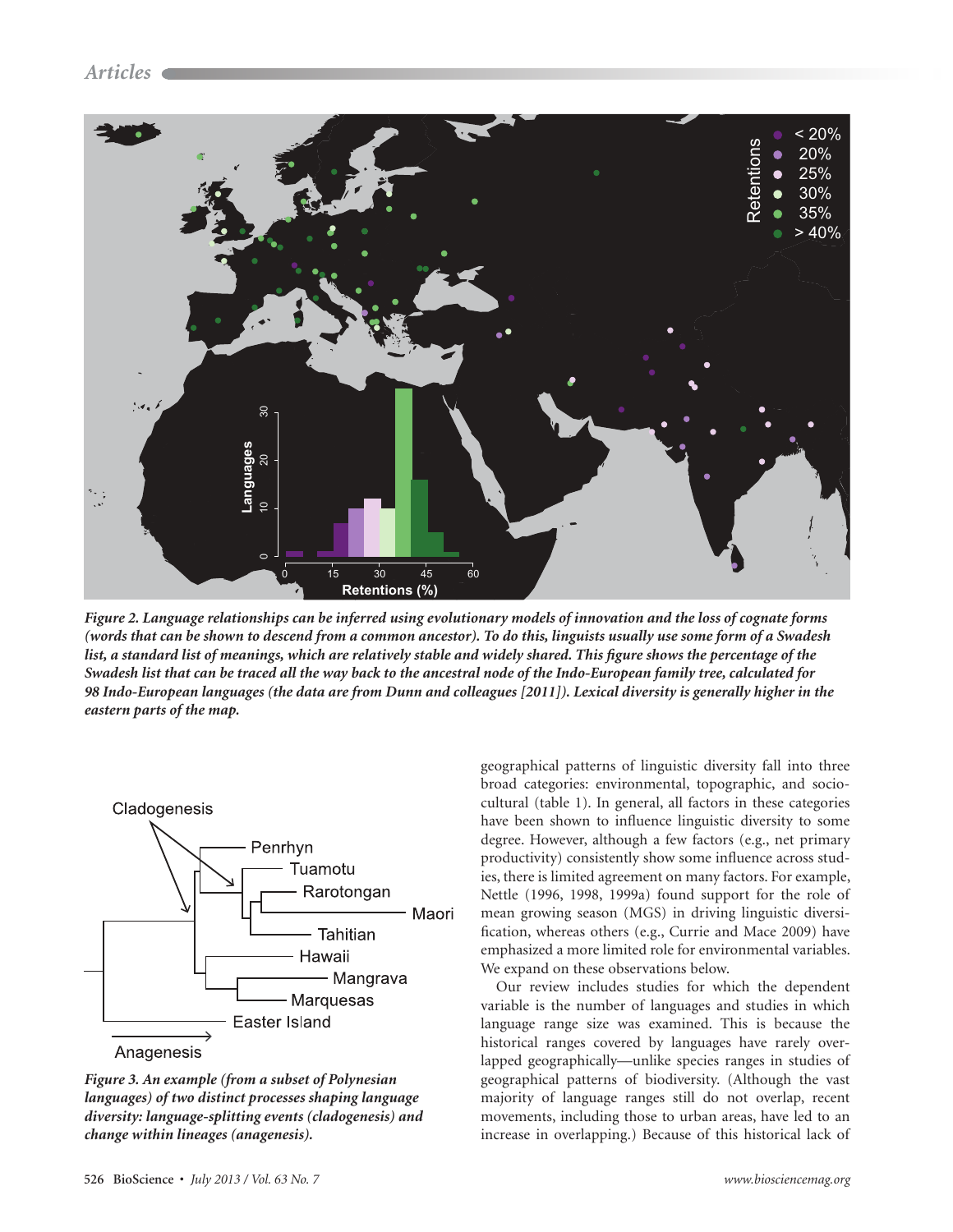| <b>Study</b>               | Geographic area                     | Unit of analysis                                     | <b>Empirical approach</b>                              | <b>Dependent variable</b>                                      |
|----------------------------|-------------------------------------|------------------------------------------------------|--------------------------------------------------------|----------------------------------------------------------------|
| Currie and Mace 2009       | Old World <sup>a</sup>              | Ethnolinguistic group                                | Linear mixed model                                     | The area over which the language<br>is spoken                  |
| Currie and Mace 2012       | Global                              | Ethnolinguistic group                                | Hierarchical linear modeling                           | The area over which the language<br>is spoken                  |
| Fincher and Thornhill 2008 | Global                              | Country                                              | Correlation                                            | Language richness                                              |
| Gavin and Sibanda 2012     | Pacific Islands                     | Island                                               | Multiple regression                                    | Language richness                                              |
| Mace and Pagel 1995        | North America                       | Country                                              | Correlation                                            | Language density                                               |
| <b>Manne 2003</b>          | <b>Central and South</b><br>America | Cell $(1^{\circ})^d$                                 | Correlation, nonparametric<br>regression tree analysis | Language richness                                              |
| Michalopolous 2008         | Virtual                             | Cell $(0.5^{\circ} \times 0.5^{\circ})$ ,<br>country | Multiple regression                                    | Language richness                                              |
| Moore et al. 2002          | Sub-Saharan Africa                  | Cell $(2^{\circ} \times 2^{\circ})$                  | Multiple regression                                    | Language richness                                              |
| Nettle 1996                | <b>West Africa</b>                  | Cell $(2^{\circ})$                                   | Correlation                                            | The number of languages per area<br>and per head of population |
| Nettle 1998                | Global <sup>b</sup>                 | Country                                              | Correlation                                            | The number of languages per area<br>and per head of population |
| Nettle 1999a               | Global <sup>c</sup>                 | Country                                              | Correlation                                            | Language diversity per area and per<br>head of population      |
| Sutherland 2003            | Global                              | Country                                              | General linear modeling,<br>correlation                | Language richness                                              |

a This sample excluded the Americas and Australia.

bThis study included a global sample of 74 countries, restricted to tropical countries larger than 50,000 square kilometers and excluding those with a variable mean growing season (MGS).

c This global sample included an unspecified number of countries, restricted to tropical countries larger than 50,000 square kilometers and excluding those with variable MGS.

dThe size of cells used in the analysis for these studies were measured in degrees of latitude and longitude, such that a 1-degree cell spanned 1-degree latitude and 1-degree longitude.

language overlap, a strong relationship exists between language richness within a given area and the average size of language ranges (i.e., more languages with small ranges can be found in a given area than languages with large ranges). In the studies included here, several different response variables have been used, such as the number of languages per country, the number of languages per map grid cell, and language range size.

We limited our review to studies in which the factors driving linguistic diversity were empirically examined. In doing so, we did not include a number of other studies in which the predictive power of specific variables was not explicitly assessed (e.g., Smith 2001, Loh and Harmon 2005, Gorenflo et al. 2012, Laitin et al. 2012) or that were focused on related concepts (such as ethnic diversity) but not explicitly on language (e.g., Birdsell 1953, Cashdan 2001). In general, the findings of these other studies corroborate those in table 1. For example, in a pioneering study, Birdsell (1953) showed the role of environmental productivity in influencing the distribution of ethnic groups.

Moreover, we limited our review to language diversity, not phylogenetic or family diversity. For one, we are aware of no studies in which an empirical examination was conducted of the factors leading to geographical patterns in phylogenetic language diversity. No credible global language tree exists (Campbell and Poser 2008), and there are a limited number of examples of language trees with reliable estimates of time since divergence (e.g., branch length estimates for Austronesian; Gray et al. 2009). We also did not consider language family diversity because, as was noted by Nettle (1999a), different authors call different sets of groupings *families*, without a consistent definition of what constitutes a *language family*.

Environmental variables. Environmental variables, both climatic and ecological, have been noted as important predictors of linguistic diversity patterns in quantitative studies. Given the strong latitudinal gradient in language richness (see figure 1a), it is inevitable that many climatic variables correlate with language richness. Many mechanisms might explain such patterns. Nettle (1998, 1999a) hypothesized that shorter MGS (defined as the number of months with mean temperatures above 6 degrees Celsius and mean precipitation [in millimeters] at least double the mean temperature) contribute to greater ecological risk for humans, who in turn must increase social network size to cope with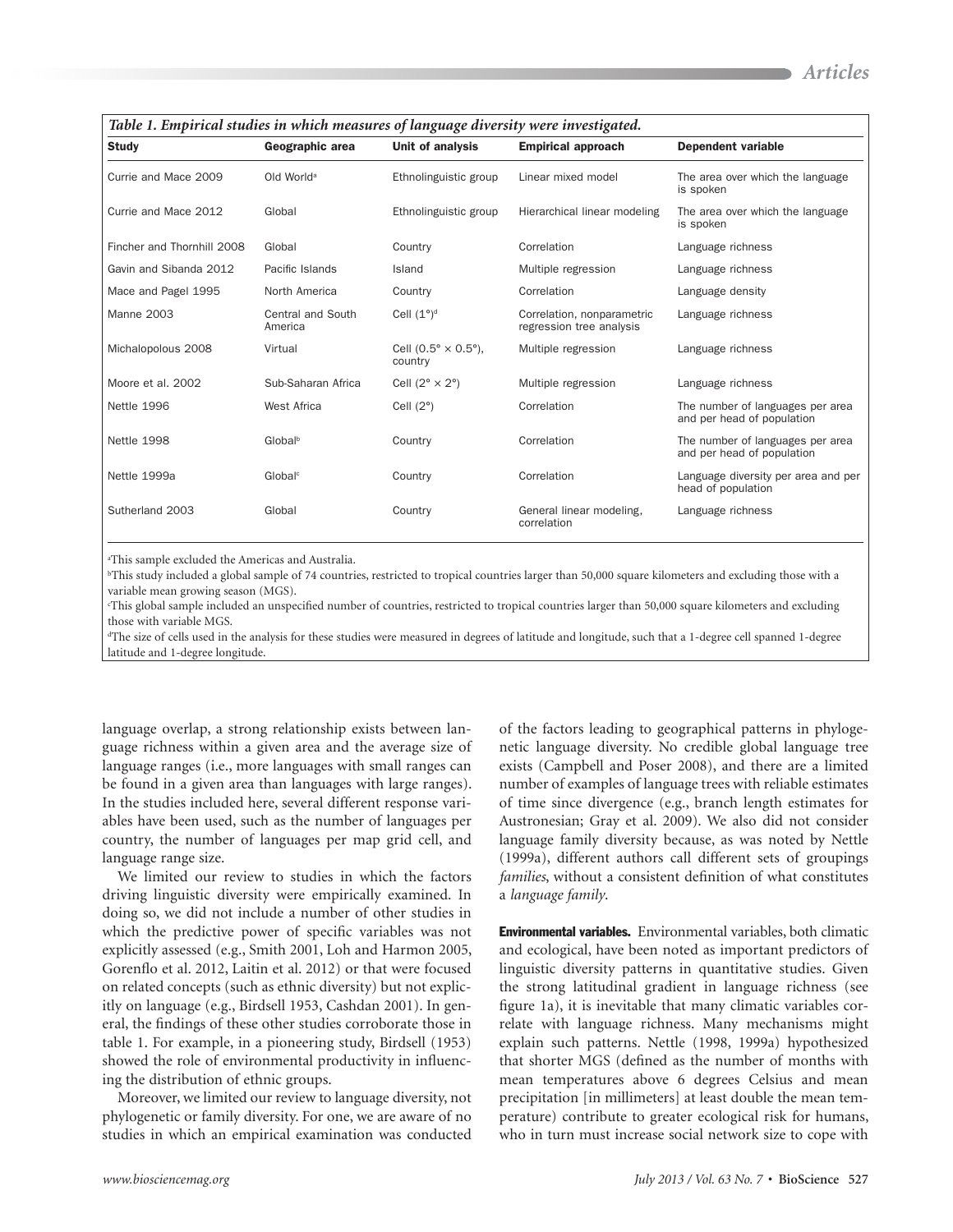the risk, which leads to linguistic homogenization. Nettle (1996, 1998, 1999a) found a robust and strong association between MGS and language diversity.

However, subsequent studies (table 1; Sutherland 2003, Currie and Mace 2009, Gavin and Sibanda 2012) in different regions have shown less support for the role of MGS. Given the latitudinal patterns present, it is surprising that previous studies have indicated that both individual environmental variables, such as net primary productivity, and suites of environmental factors explain (in the statistical sense) only a small percentage of the variance in linguistic diversity (e.g., less than 20%; Moore et al. 2002, Currie and Mace 2009). Recent work shows that the importance of environmental factors such as net primary productivity and MGS is likely to change over time and that there is a significantly greater influence of these factors in forager and pastoralist groups than in agriculturalist societies (Currie and Mace 2012).

In several previous studies, correlations have also been noted between linguistic diversity and biological diversity (e.g., bird diversity, Sutherland 2003; plant diversity, Stepp et al. 2004; mammal diversity, Sutherland 2003; disease diversity, Fincher and Thornhill 2008; biodiversity, Moore et al. 2002). Moore and colleagues (2002) reasoned that geographical patterns in biological and linguistic diversity may be associated through three possible avenues: (1) Biodiversity facilitates language diversity through resource partitioning, (2) similar social processes and technologies can erode both cultural and biological diversity, and (3) biological and language diversity respond in similar ways to environmental variables. However, all these studies were conducted at coarse global or regional scales, and the relationship between biological and language diversity is not always as strong when a finer filter is applied (e.g., within South America; Manne 2003). Moreover, this relationship is not necessarily mechanistic: Language diversity and biological diversity might simply respond to similar (or at least intercorrelated) drivers and constraints, rather than being associated with each other causally.

Spatial heterogeneity variables. Studies in biogeography have shown that more spatial heterogeneity, as measured by more-diverse habitats or higher topographic complexity, is often correlated with greater diversity (Kerr and Packer 1997). A link between spatial heterogeneity and diversity also appears to exist for languages. Both Michalopolous (2008) and Mace and Pagel (1995) noted strong correlations between habitat heterogeneity and linguistic diversity. Isolation, such as that created by mountains or oceans, is theorized to promote cultural and linguistic diversity by increasing the costs of social interaction with neighboring groups (Stepp et al. 2005), but the evidence for this effect is mixed. For example, Nettle (1996) noted a negative correlation between language range size and altitudinal variation  $(r = -.60, p < .001)$ , whereas Currie and Mace (2009) concluded that topography (measured as the standard deviation

of altitude within a grid cell) has only a weak correlation with language range size at a global scale. Gavin and Sibanda (2012) found that more-isolated islands in the Pacific support less language diversity (possibly because of either the time since the last settlement or environmental factors that covary with isolation—e.g., soil fertility). Independent of an effect of barriers on isolation, different habitats may also lead to distinct livelihood strategies and the formation of ethnolinguistic boundaries.

Sociocultural variables. Over time, individual human populations may divide into new ethnolinguistic groups. It is likely that human languages reached their maximum number (estimated at 12,000) at the end of the Pleistocene, directly predating the rise of agriculture (Harrison 2007). In the hunter–gatherer societies of the time, the dominant force in language creation is likely to have been fissioning mechanisms, which resulted from a maximum group size of around 500–1000 individuals (Hamilton et al. 2007). The time since settlement does not, however, strongly correlate with linguistic diversity (Sutherland 2003, Gavin and Sibanda 2012). Indeed, the number of languages has been in decline since the Neolithic as agricultural groups have spread, replacing hunter–gatherers, and population movements have tended to reduce language stock diversity (Nettle 1999b).

Currie and Mace (2009) concluded that political complexity is a key driver of patterns in language range size, a result that supports a large body of theoretical work in which it is posited that the spread of politically complex agricultural societies is a dominant factor in the reduction of language diversity (Renfrew 1994). Other sociocultural factors, including relative wealth, social connectedness, and subsistence strategies, have garnered little support from previous empirical studies (Sutherland 2003, Fincher and Thornhill 2008, Currie and Mace 2009).

In summary, the studies outlined above have made some important advances in highlighting several key factors associated with the geographical patterns of language diversity. However, drawing universal conclusions from the literature is difficult, given the range of analytical approaches used, the different scales of analysis, the different focal locations (e.g., South America, Africa, Australia), and the sometimescontradictory results (table 1; also see supplemental table S1, available online at *http://dx.doi.org/10.1525/bio.2013.63.7.6*).

## Methodological considerations for future studies

In this section, we address key methodological and theoretical issues for the further study of linguistic diversification. We begin by outlining concerns and considerations for the methodologies used to tackle this complex problem, drawing on tools and techniques developed in studies of biological diversity. Next, we outline the theoretical issues that underlie the mechanisms of linguistic diversification.

Future work on the geographical patterns of linguistic diversity will need to take into account several methodological considerations. Fortunately, hundreds of studies have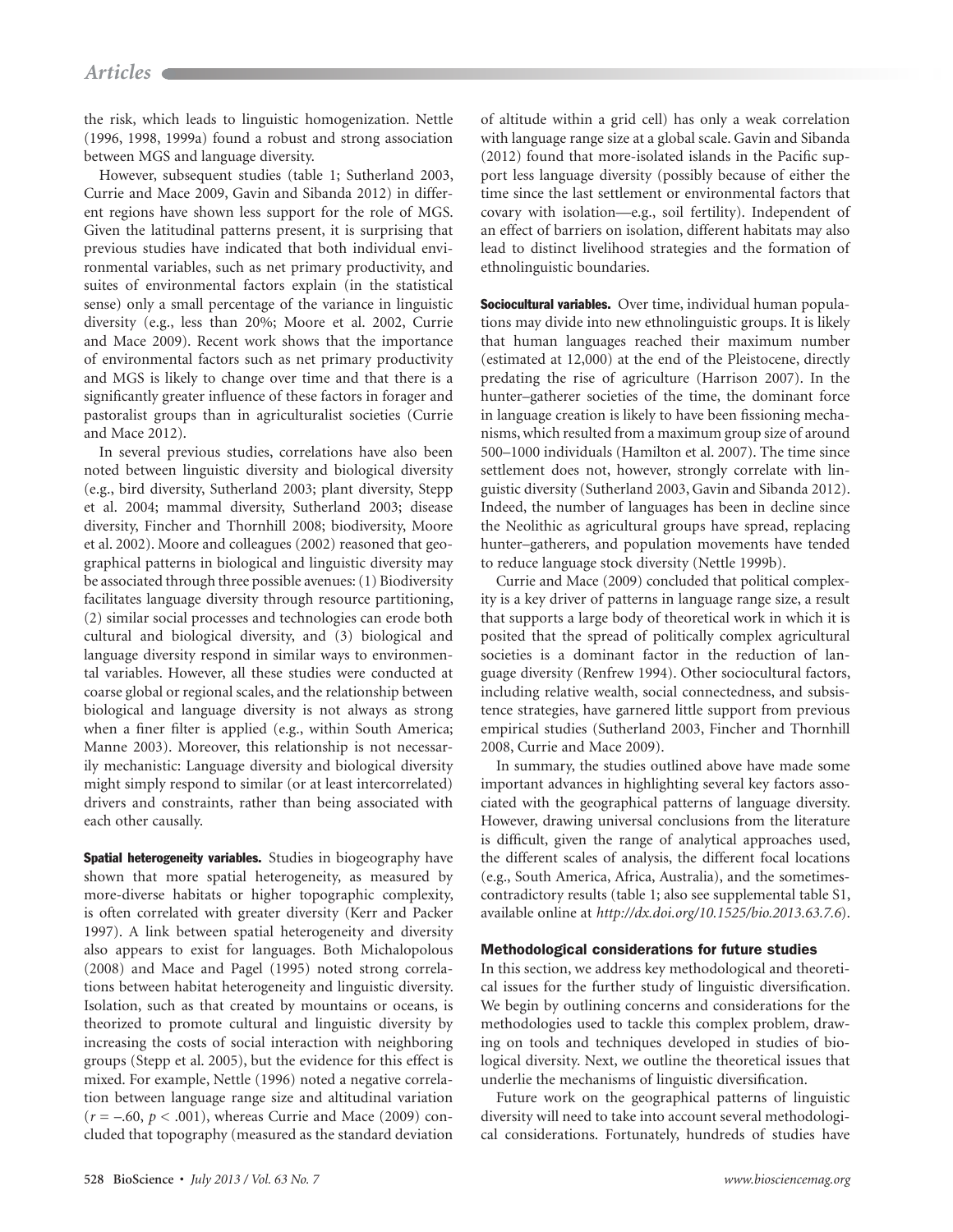been focused on the geographical patterns of biodiversity, and methodological advances in biogeography and macroecology can help guide future work on the patterns of linguistic diversity.

Undoubtedly, multiple factors shape the geographical patterns of diversity. Therefore, research must move beyond single-factor correlative studies, and multicausal approaches should be pursued through multivariate statistical methods. In recent years, several perils of such methods have been confronted and adequately resolved in the biodiversity and macroecology literature, offering a guide for the geographical analysis of language diversity. First, when environmental or other candidate predictor variables are correlated among themselves (a condition called *multicollinearity*), it becomes difficult to infer causality. Multicollineaity can be quantitatively assessed (e.g., with variance-inflation factors), and where significant problems exist, alternative avenues for analysis can be applied—for example, by combining raw variables through factor analysis or principal components analysis (PCA; Willig et al. 2003). Of the empirical studies reviewed here, PCA was used in three to combine predictor variables (Nettle 1996, Moore et al. 2002, Currie and Mace 2009), and Currie and Mace (2009) and Gavin and Sibanda (2012) tested specifically for multicollinearity.

Second, like biological diversity, language diversity demonstrates strong spatial patterns (see figure 1), and the environmental and social processes shaping language diversity (e.g., ecological risk and political complexity) are also spatially structured. When analyses are done on spatial- patterned variables using geographical-gridded data, adjacent or nearby grid cells tend to have values similar to those of these variables because of a common cause and are therefore not statistically independent (spatial autocorrelation). Unless spatial autocorrelation in model residuals is accounted for, sample sizes tend to be spuriously inflated, and relationships among variables may falsely appear statistically significant (a type I error). Several spatial modeling strategies are available to measure and account for the spatial autocorrelation in correlative studies (see Beale and colleagues [2010] and the references therein). For example, Moore and colleagues (2002) tested for spatial autocorrelation, and Gavin and Sibanda (2012) used spatially explicit models to explore the drivers of linguistic diversity patterns.

Third, because they often share historical roots of cultural evolution, related ethnolinguistic groups cannot be considered causally independent units, a statistical challenge referred to as *Galton's problem* or *phylogenetic autocorrelation* (Naroll 1965). As with species, more closely related sociolinguistic groups are more likely to live closer to each other than less closely related sociolinguistic groups and are also more likely to have similar mechanisms determining their geographical distribution that arise from shared history rather than from independent origins (Mace and Pagel 1995). Therefore, in order to ascertain the degree to which specific mechanisms drive geographical distributions in languages, any shared history of the ethnolinguistic groups in question must be controlled for.

Several different statistical approaches have been used in biogeography and evolutionary biology studies to cope with phylogenetic autocorrelation, the most common of which has been the independent contrasts method (for a review of the advantages and disadvantages of this and related approaches, see Freckleton [2009]). To date, in no studies of language diversity have the levels of phylogenetic auto correlation in the data been reported or controlled for. Instead, Galton's problem has been handled in three ways: It has been ignored, data have been separately analyzed by geographical region, and linear mixed models have been used. In a few studies (e.g., Nettle 1999a, Fincher and Thornhill 2008), separate analyses were conducted for different regions of the globe to account for geographical variation in the historical influences on language distributions. However, the regional divisions have been at a macroscale (e.g., Africa versus North America), which can obscure the differences in diversification mechanisms present at finer scales. In addition, this approach will not capture historical influences that are not geographically structured (Nettle 2009). Alternatively, for example, Currie and Mace (2009) included language family as a random effect in linear mixed models that predicted language diversity levels within map grid cells, whereas Currie and Mace (2012) used a hierarchical linear modeling procedure to the same effect. However, families are only one possible level of language classification. Recent advances in language phylogenetic analysis have led to more robust language trees for several language families (e.g., Austronesian; Gray et al. 2009), and more such studies are under way. Combining these new language trees with the use of random effects in linear mixed models, hierarchical linear modeling, or the independent contrasts methods can allow future analyses to capture in more detail the influence of phylogeny on language diversification patterns.

Fourth, multicausal explanations sometimes call for more complex statistical models. Previous statistical models have been focused almost exclusively on the direct causal pathways by which explanatory variables may influence language diversity; these pathways have been modeled as simple linear functions. However, not all explanatory variables can be expected to exhibit a strict linear relationship with language diversity. Exploring nonlinear functions with model selection techniques (e.g., Burnham and Anderson 2002) to avoid overfitting may increase the fit of some models of language diversity, an approach that has been tested in studies of species richness patterns (e.g., Willig et al. 2003). In addition, theory suggests that language diversity will be shaped by a complex web of causal factors (Currie and Mace 2012). For example, the development of grain-based agriculture in different temperature regimes around the world required the presence of particular environmental conditions and a source of potential cultivars. In some regions, agriculture supported the formation of larger and more politically complex societies, in which cultural traits, such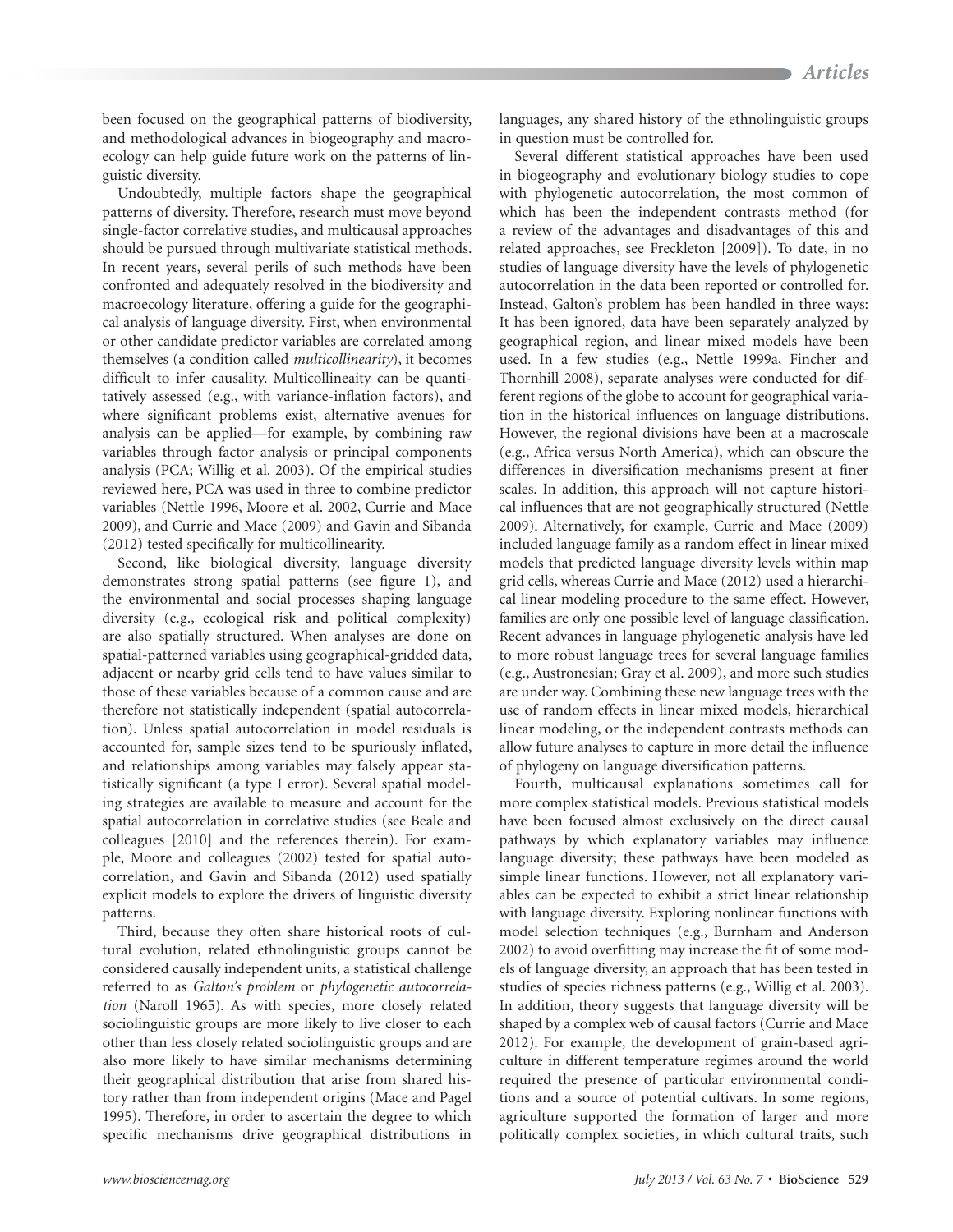as language, tended to become standardized (Johnson and Earle 2000). In this case, the impact of environmental conditions on language diversity is not linear (e.g., agriculture is not well suited to extremes of temperature or precipitation) and is only indirect, because it is mediated through the influence of agriculture and political complexity. Structural equation modeling (SEM), a technique for modeling and assessing multiple hypotheses in causal networks, can help differentiate the direct and indirect influences of different causal factors. However, in the use of SEM, its limitations must be recognized—in particular, the dangers of a poorly designed model. For example, the omission of key variables or causal pathways can lead to biased parameter estimates and inaccurate standard error estimates (see Tomarken and Waller [2005] for a full review of the advantages and limitations of SEM). Currie and Mace (2009) used a simple three-variable SEM to examine the relationships among MGS, political complexity, and language range size; morecomplex versions have the potential to provide a more complete picture of the web of causality shaping language diversity patterns.

The explanatory variables related to language diversity may well vary among geographical regions. Therefore, modeling approaches that explicitly account for spatial patterning in causal explanations (called *nonstationarity*; e.g., geographically weighted regression; Fotheringham et al. 2002) should be explored. To date, in none of the empirical studies of language diversity have analytical procedures that account for nonstationarity been used. Willig and colleagues (2003) highlighted two different attributes of scale that can influence the results of studies of diversity patterns: focus (the dimensions of the sampling units) and extent (i.e., geographical-space sampled). This conceptual framework may help explain why studies in which a different focus (e.g., countries or grid cells as the unit of analysis) or a different extent (e.g., global or continental) was used have reached different conclusions concerning the potential drivers of language diversity patterns.

Studies of linguistic diversity patterns must also grapple with the dynamic nature of diversification processes over time. Language diversity has developed and changed at variable rates over millennia, diversifying in punctuated bursts (Atkinson et al. 2008) related to fluxes in environmental and social conditions (Nettle 1999a, Pagel et al. 2007). To date, most models have used only current data on language diversity and its candidate predictors, but understanding the mechanisms behind language diversification will require incorporating temporal changes in the key factors influencing diversification. One way temporal changes could be investigated is to use recently developed Bayesian methods to model changes in diversification rates in language phylogenies (Currie and Mace 2012). For example, Gray and colleagues (2009) used this approach to locate changes in the diversification rate of a large phylogeny of Austronesian languages. They argued that the availability of appropriate social and technological resources probably determined the

timing and location of the four diversification pulses that their analyses were able to identify.

To date, models of linguistic diversity have also rested on the implicit assumption that language richness is spatially uniform in the absence of environmental, biological, or social gradients. In work on the middomain effect in biogeography, it has been concluded that if species' ranges are allowed to evolve randomly within a bounded geographical domain, the resulting model will produce a richness peak or plateau in the middle of the domain (the relevant literature was reviewed by Colwell and colleagues [2004]; also see Colwell and Rangel [2010] for a version of the model with invariant range sizes). However, in null models of species ranges, it is assumed that an unlimited number of species can be found in the same location. Although multiple languages may be spoken in one place, many areas are dominated by one language. Future work on the patterns of language diversity would benefit from the development of a novel spatial constraint model that generates the pattern of language richness expected if the observed language ranges maintained their sizes but were placed randomly within geographical domains (constrained by a realistic limit on the maximum number of overlapping language ranges). Such an approach would provide a more realistic null model in which the fact is recognized that, in the absence of other gradients (e.g., environmental, biological, social), language richness is likely not to be spatially uniform, as has been assumed in current analytical approaches.

Perhaps the greatest challenge for future research is that previous studies have been, almost without exception, based on regression and correlation. Because correlation does not guarantee direct causation, the mechanisms underlying the correlates of diversity remain poorly understood (Gotelli et al. 2009). Simulation modeling has recently been advanced in biogeography to provide explicit tests of species diversification mechanisms (Rangel et al. 2007, Colwell and Rangel 2010; see Gotelli and colleagues [2009] for a review of the approach). These models have the potential to simulate different scenarios for the origin, spread, and extinction of languages in an environmentally heterogeneous landscape on the basis of the constraints defined by proposed mechanisms of language diversification. This modeling approach empowers the direct testing of specific diversification mechanisms, can incorporate variation in these mechanisms, can account for nonlinear and indirect causal pathways, and can include any geometric constraints specified by null models (Gotelli et al. 2009). The simulation models work as a series of quasiexperiments, allowing the modeler to hold certain factors constant to isolate the impact of particular processes on emergent patterns of language distribution (Rangel et al. 2007). In addition, these simulation models can be predictive, producing maps with language ranges and simulated language phylogenies. In turn, the simulated language range sizes, language diversity patterns, and language phylogenies can be compared with available empirical patterns in order to provide a more statistically robust means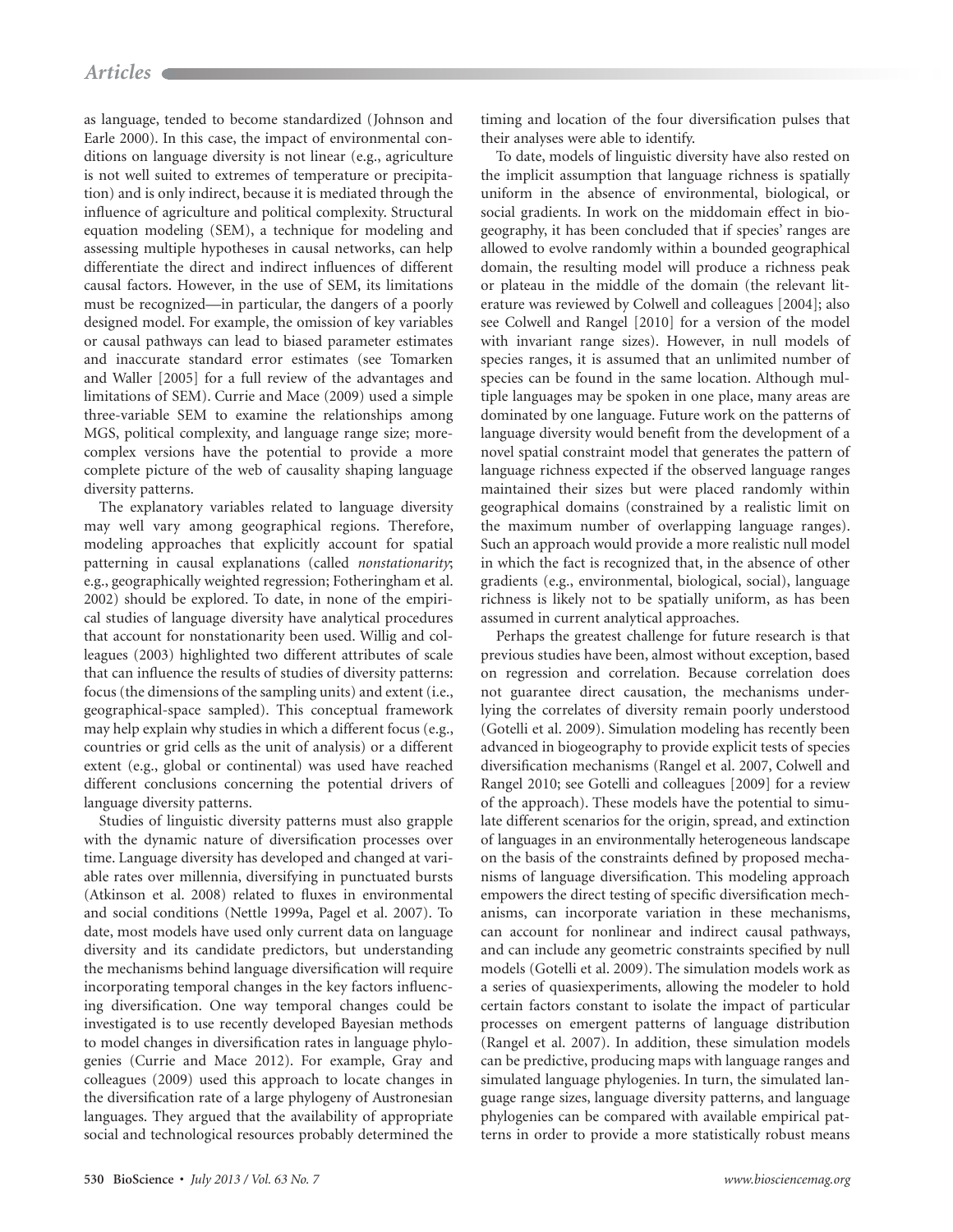of inferring the role that specific variables and underlying diversification mechanisms play in determining language diversity patterns (Rangel et al. 2007). Simulation modeling is most effective when it carefully isolates the factors of interest and avoids unnecessary complexity that can make the model's results difficult to interpret. The main challenge that the simulation approach presents is the need to define and parameterize the specific processes hypothesized to be the determiners of language diversity patterns (Gotelli et al. 2009).

# Theoretical considerations for future studies: The mechanisms behind diversification

In the empirical studies reviewed above, associations have been proposed between linguistic diversity and a variety of social and ecological factors. However, there remain gaps in our knowledge about the specific mechanisms that drive linguistic diversification, an important area if we are to build a mechanistic understanding of the process. Although in some previous studies (e.g., Birdsell 1953, Nettle 1998, Currie and Mace 2009) potential mechanisms have been suggested, they have rarely been explicitly tested. Moreover, there is no comprehensive review of the mechanisms underlying linguistic diversification. In the next section, we address this by discussing a series of potential mechanisms that are involved in language cladogenesis and in the formation of linguistic disparity.

Mechanisms driving language cladogenesis. We propose that four key processes (neutral change, movement, contact, and selection) drive many of the patterns in language richness discussed above. Parallels between linguistic change and biological evolution have been noted since Darwin (1859). For example, both domains involve the transmission of discrete heritable units: These are genes in biology and include units such as words and morphosyntax in linguistics. However, the process of inheritance differs between the two domains: Genes are inherited from parents, whereas language is acquired not only from parents but also from peer groups and the general community. The heritable units in both language and biology can change (i.e., undergo mutation), and mutation occurs at variable rates. In linguistics, it has been established that some types of words are quite resistant to change, whereas others, including slang and words for technological concepts, may evolve rapidly (e.g., Tadmor 2009). Just as in biological evolution, neutral change in heritable language units can accumulate in speech communities. If these communities are isolated for a sufficient time, these neutral changes may eventually disrupt mutual comprehension with other communities. As with biological speciation, isolation, population size, and founder effects may all interact with neutral changes in languages to drive linguistic diversification.

Because languages are markers of human groups, language diversification is also a byproduct of group boundary formation (Foley 2004). These boundaries can be physical (e.g., mountains) or social (e.g., castes, clans). In addition, groups can exist at multiple levels, such that any individual may belong to multiple nested groups (and multiple nonnested groups in the case of multilingual individuals). For example, unless you are reading this article in translation, you speak English, and there is a clear boundary delineating English speakers and those who do not speak English. However, among English speakers, there are also many recognizable subgroups based on regional dialects, age groups, and class differences, among other variables. To understand the drivers of geographical patterns of linguistic diversity, we must understand the relative influence of different factors that either construct or break down the boundaries between human groups. In this review, we have highlighted the lack of understanding of the mechanisms by which the environmental and social factors associated with linguistic diversity may affect group boundary formation and, ultimately, linguistic diversification. We argue that group boundaries are shaped by the independent and combined forces of movement of groups of people, contact among groups of people, and selection.

Although many underlying factors may influence the movement of groups of people (e.g., population growth, war, famine, exploration, trade), movement processes themselves can lead to group isolation, which is a crucial outcome for language diversification. Multiple historical cases document new languages that developed after groups migrated to colonize remote lands, where they had limited contact with outside groups. For example, the movement of Polynesian people from the Marquesas to the Hawaiian Islands approximately 1000 years ago led to relative isolation of the Hawaiian population and the development of the Hawaiian language.

In contrast, when a group moves into an already populated area, contact with other groups becomes important in shaping linguistic diversity. Theoretically, groups that come into contact may remain intact, with their languages undergoing little or no change. In other cases, contact can result in an expanding population replacing or displacing an existing population and its language (Bellwood 2009). Contact can also result in the expansion of the geographical range of a language without the replacement or displacement of existing populations through cultural assimilation, cultural diffusion, and language adoption (Bellwood 2009). More commonly, contact may contribute to patterns of linguistic disparity by influencing language change through borrowing. Borrowing can affect many different aspects of a language, including the lexicon (i.e., vocabulary), syntax (i.e., sentence-level grammar), and phonology (i.e., sound systems). Contact may also lead to the formation of new languages, such as creoles and mixed languages (Thomason and Kaufman 1989). Linguists have considered the extent to which structural features of languages may play a role in facilitating or retarding language contact and transfer. Although structural compatibility facilitates the transfer of features from one language to another (Sapir 1921), it is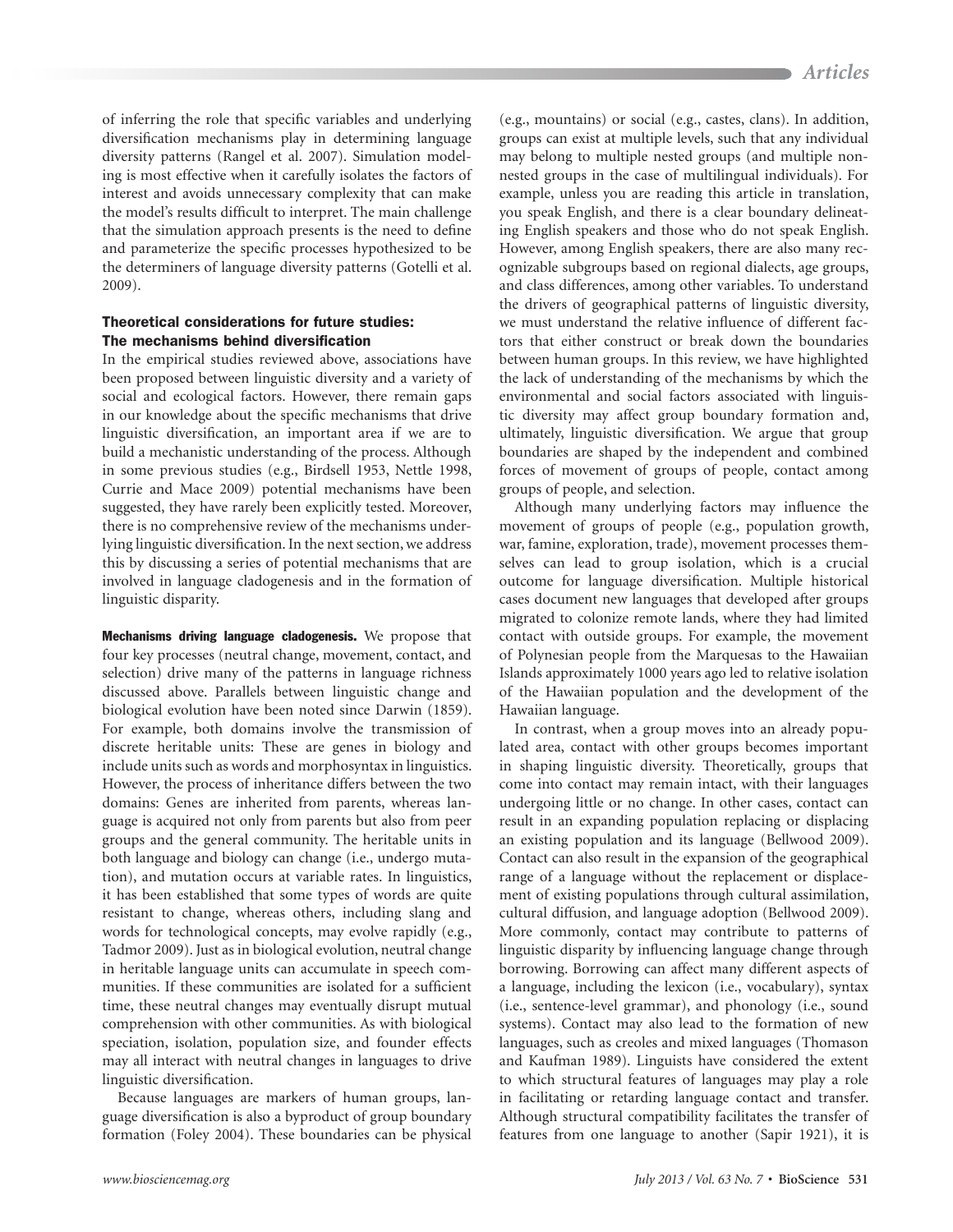also clear that language contact may take place even among disparate languages (Thomason and Kaufman 1989). The two linguistic factors that most affect the degree of contact seem to be the degree of familiarity that speakers have with each other's languages and how tightly integrated a particular linguistic feature is in the linguistic system, with closely integrated units (such as morphemes, the smallest semantic unit of a language) being more difficult to borrow than loosely integrated items, such as words (Thomason and Kaufman 1989).

Linguistic selection occurs when a particular way of speaking is favored under particular conditions. Because not every individual possesses the same characteristics and because conditions vary, selection pressures can lead to linguistic diversification. Selection can arise from both social and environmental conditions. Social status, or the variability in prestige held by different groups in a society, can have a strong relationship with language use. In turn, languages may vary systematically with gender, social class, age group, education level, and religion (Labov 2010). In addition, social and technological factors also play a major role in shaping livelihood strategies, access to and distribution of resources, and the ability to mobilize human and material resources in response to threats (and also demography; see below).

A second sense of the term *selection* entails choices that individuals make with respect to which language or languages they speak. If a particular language is associated with social or economic advantage, ethnolinguistic groups will tend to favor that language, and the language will tend to prosper either from demic change or from cultural diffusion from one group to another as a result of prestige effects (Foley 2004). The clearest example of such a process comes from modern instances of language endangerment in countries such as the United States and Australia, where the languages of disadvantaged indigenous and migrant groups have low levels of intergenerational transfer and shifts to locally dominant languages are common (Grenoble and Whaley 1998). Differences in competitive advantage across an ethnolinguistic group's range can also spur technological innovations as marginal sectors of the population seek improved livelihood strategies, which can ultimately lead to group boundary formation and linguistic diversification. Such shifts may occur through individuals making economic choices; they also occur as a result of political coercion, oppression, or segregation (Currie and Mace 2009).

The outcomes of the four main processes of linguistic diversification (neutral change, movement, contact, and selection) and their interactions are, in turn, influenced by three key variables: demography, environmental heterogeneity, and time (e.g., Birdsell 1953). Increases in population size can drive the movements of people as resources become scarce, and these movements can lead to linguistic diversification. In addition, relative population densities are key in determining the outcome of encounters among language groups, with higher densities often conferring a competitive advantage. High population densities are often a result of technological and political factors. For example, technological advances, such as farming, have also permitted higher population densities, which have led to increased political complexity. Politically complex societies living at higher densities tend to have increased levels of labor specialization. This provides a feedback mechanism, further driving technological advances and increasing the competitive advantage of one group over others. The expansion of relatively politically complex farming groups has radically changed the landscape of language diversity across much of the planet over the last 10,000 years as the languages of the farming groups displaced or assimilated the languages of many hunter–gatherers (Currie and Mace 2009). Relative demographics are also a key factor determining the outcome of contact events. Expanding groups that maintain higher densities and have a competitive advantage tend to replace or displace existing groups that are at lower densities and lack a competitive advantage (Foley 2004). However, even though agriculture is recognized as a driving force of Holocene linguistic expansion, there is evidence for extensive spread in hunter–gatherer families during a similar period (e.g., Algonquian; Haas 1966).

Just as environmental heterogeneity affects biological processes, it may also shape the outcomes of linguistic diversification. Large expanses of water or high levels of topographic complexity can impede movement and increase the potential for isolation (Gavin and Sibanda 2012). Following the movement of a group into such isolated landscapes, drift has a greater chance of driving diversification. Environmental heterogeneity can also interact with selection to produce specialization, because different livelihood strategies are better suited to different conditions. This specialization can lead to group boundary formation and, therefore, to linguistic diversification (e.g., the difference between pastoralists and agriculturalists).

Finally, time is a vital precondition of the linguistic diversification processes. Movement, contact, and selection all shape group boundaries, but these boundaries must be in place for a sufficient time in order for linguistic diversification to occur. And over time, social and environmental conditions are in flux, altering the probability of additional movement, contact, and selection pressures. It must be emphasized that although we focus here on demography, society, complexity, and environment as broad determinants of linguistic change, we do not deny the role of individuals as agents of change.

Future considerations for examining language disparity. Although it is uncontroversial that rates of linguistic change vary (Thomason and Kaufman 1989, Nettle 1999c, Campbell and Poser 2008), there is no consensus regarding which factors most influence rates of change. Sociolinguistic factors are major generators of variation in languages: Speakers consciously—or more often, unconsciously—amplify minor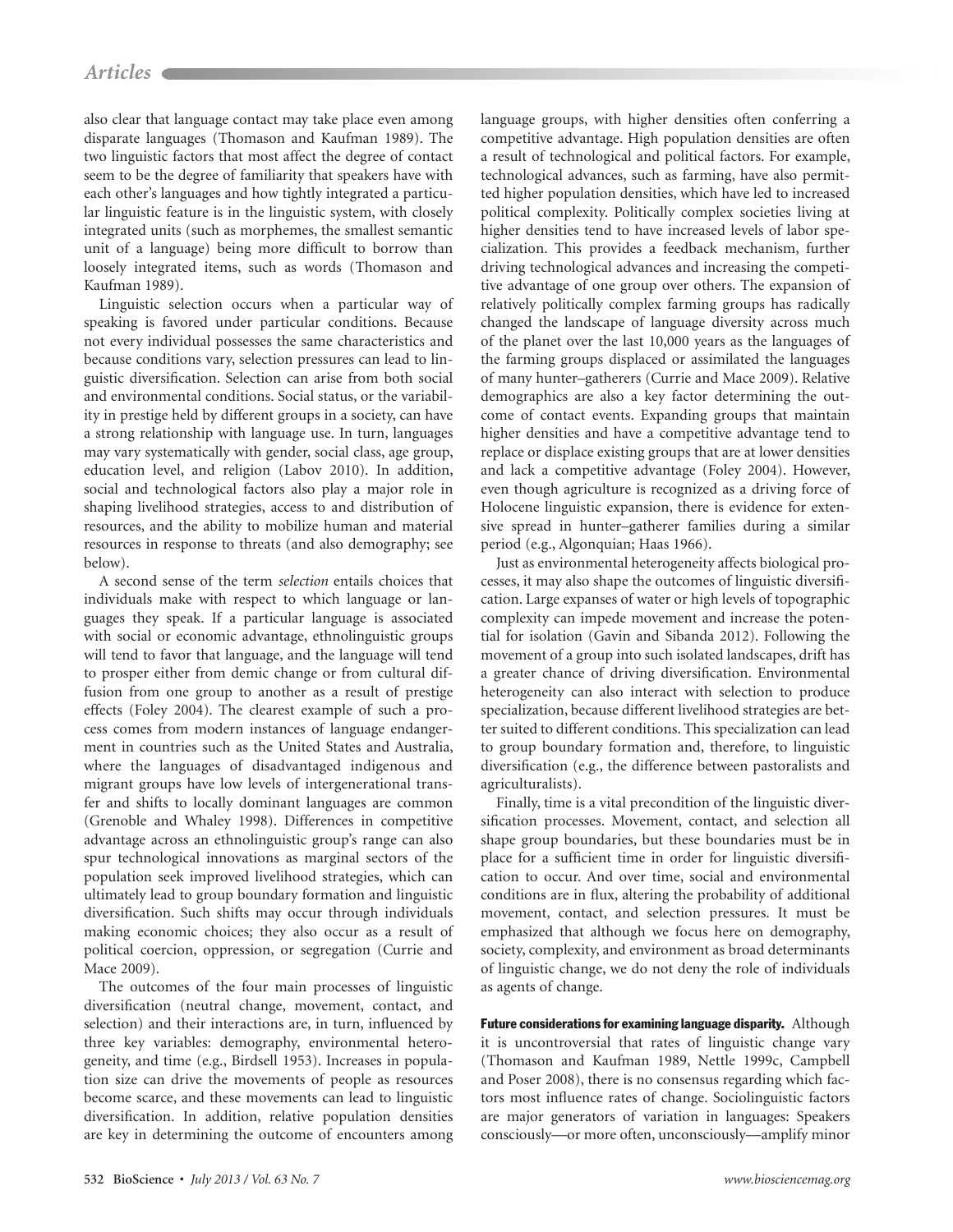variations in linguistic performance (Milroy 1992, Labov 1994, 2001, Trudgill 2005). These minor variations also act as reservoirs of diversity, because of a general tendency to use any localized variation as a social signal. An important insight from sociolinguistics is that language functions as a mechanism for marking social boundaries both within and between communities (Labov 1963, Thurston 1987, Dorian 1994). The causal factors of linguistic disparity are often addressed under the heading of *linguistic complexity*. It may be that complexity accrues more or less randomly but stays around only in those special sociolinguistic contexts in which it is not selected against. Trudgill (2011) listed five major complexity-producing social factors: small group size, dense social networks, large amounts of shared information, high stability, and low levels of contact (see also Labov 2010). Nettle (1999c) argued that rates of change are greater in small populations, because the smaller the number of speakers of a language is, the less time is required for changes to diffuse across the entire speech community. Conversely, Milroy (1992) and sociolinguists such as Trudgill (2005) have argued that smaller communities exhibit slower rates of change, because the dense and multiplex social network structures that such groups exhibit are known to be resistant to the introduction of innovations (Granovetter 1983). Therefore, the relationship between population size and rates of change is not at all straightforward.

Language contact has also been suggested as a cause of increased rates of change, primarily on the basis of the observation that languages in contact not only show the results of contact-induced change but also tend to show other language-internal changes, as well (Trudgill 2011). More specifically, languages undergoing severe population reduction can show extensive changes over just a few generations (e.g., Nyulnyul; McGregor 2002). In addition, a language that is frequently acquired by adult learners tends to lack the complexity of languages that are learned only by children, because adult acquisition acts as a selective pressure against complexity (Trudgill 2005, 2011). Lupyan and Dale (2010) hypothesize that greater complexity increases redundancy and facilitates learning by infants, but others point out that infant language learning proceeds by different means than adult language learning and is not subject to such constraints (Krashen 1982).

Finally, group cultural factors and human agency affect both the rates and the types of change that languages undergo. One famous case involves the languages of the Vaupés region of Amazonia (Epps 2006), where the combination of widespread exogamy and strong cultural prohibitions against language mixing have led to languages showing almost no lexical borrowings but strong structural convergence. Another positive pressure for increasing disparity is the phenomenon known as *esoterogeny*, the sociolinguistic drive for communities to differentiate themselves from outsiders (Thurston 1987). In one of the few studies to empirically test any of the theories related to linguistic disparity, the conclusion was that languages spoken by large groups with adult learners tend to be morphologically less complex (Lupyan and Dale 2010).

Researchers have also noted that the many pidgin and creole languages of the world share a considerable level of common structure. Although some scholars consider this an accident of history, others argue that the low levels of disparity within creole grammars reflect universal principles of human language (first proposed by Bickerton [1981]; also see Seuren and Wekker [1986]). However, no quantitative studies have been carried out to test these hypotheses (but see the Atlas of Pidgin and Creole Language Structures project; Michaelis et al. 2013). There have also been suggestions that the historical processes acting on hunter–gatherer languages are qualitatively different from the processes acting on languages of sedentary communities, but subsistence type has not been shown to add any explanatory power to the sociolinguistic determinants of disparity discussed above (Bowern 2010). In addition, a wide range of language-internal factors influence the emergence of linguistic disparity, such as the influence of cognition on the architecture of language (see Dunn and colleagues [2011] and Labov [1994] for additional information).

## **Conclusions**

Understanding the key factors shaping geographic patterns in language diversity is a crucial task, given the value of language diversity. For example, studies of language diversity can help build our understanding of human history, cultural evolution, and the complexity of human cognition (e.g., Currie et al. 2010). Unfortunately, language diversity is rapidly decreasing, with an estimated 50% of the extant languages to be extinct before the end of the next century (Krauss 1992). Understanding the attributes of modern human society that drive language extinction and how these processes shape the geographical patterns of language diversity are areas in urgent need of research attention. As is the case with biodiversity, knowledge of the factors that lead to diversification and extinction will likely be crucial in planning effective language conservation strategies.

In the present article, we have both reviewed previous studies and made a theoretical contribution to the study of human linguistic diversity. What is needed now is sustained and detailed research attention to these patterns that takes into account the theoretical complexities and methodological considerations that we have outlined in the second section of the article. We believe that the next frontier for this field is to begin to test (in part using techniques drawn from ecology and evolutionary biology) each of these hypothesized linguistic diversification mechanisms in order to determine the degree to which these processes shape different linguistic diversity patterns (language richness, phylogenetic language diversity, and language disparity). In this way, future analyses will further our understanding of the individual threads that form the fabric of human history and may be able to answer fundamental questions of cultural and linguistic evolution.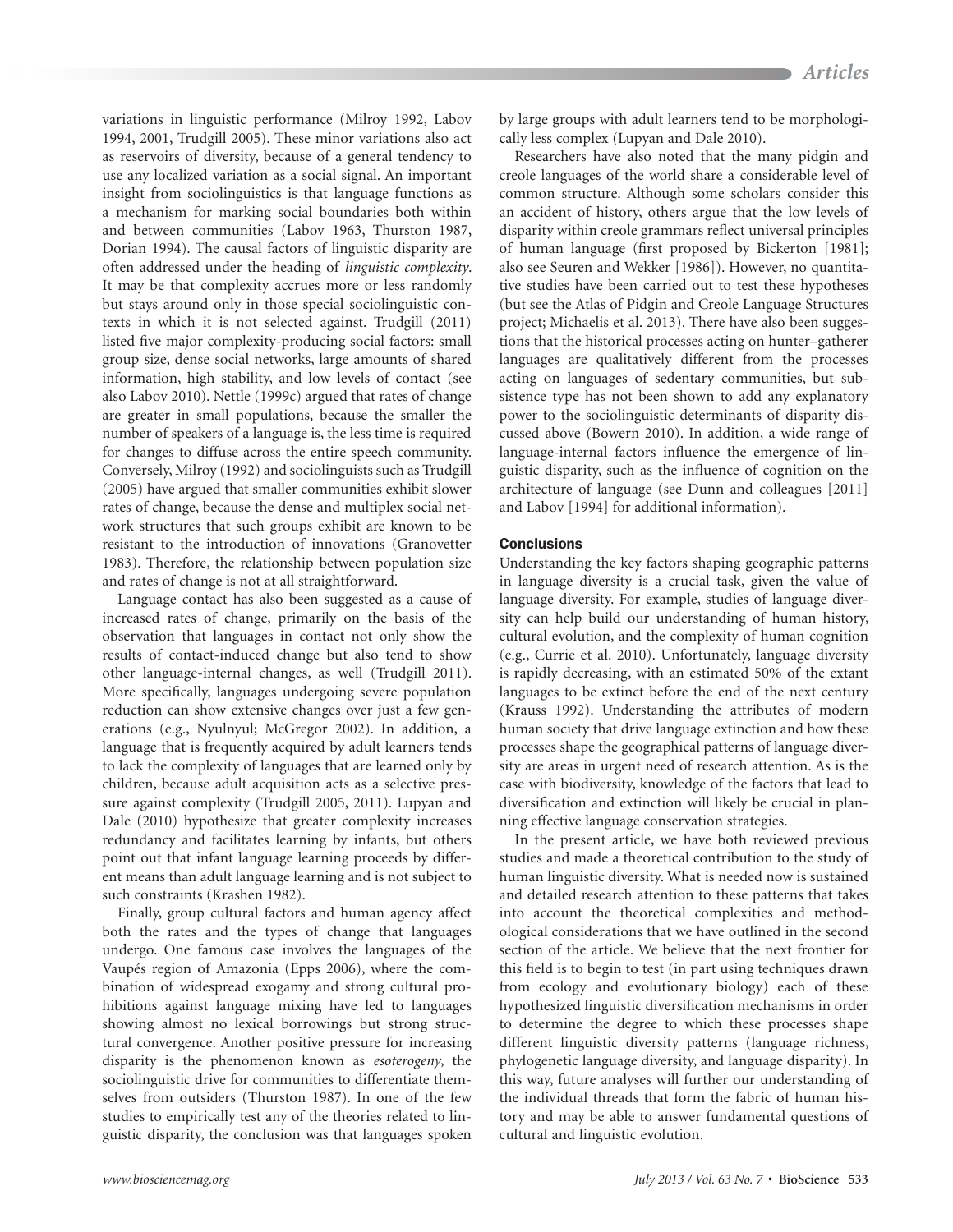## Acknowledgments

This work was supported by the National Evolutionary Synthesis Center, in Durham, North Carolina.

## References cited

- Atkinson QD, Meade A, Venditti C, Greenhill SJ, Pagel M. 2008. Languages evolve in punctuational bursts. Science 319: 588.
- Beale CM, Lennon JJ, Yearsley JM, Brewer MJ, Elston DA. 2010. Regression analysis of spatial data. Ecology Letters 13: 246–264.
- Bellwood P. 2009. The dispersals of established food-producing populations. Current Anthropology 5: 621–626.
- Bickerton D. 1981. The Roots of Language. Karoma.
- Birdsell JB. 1953. Some environmental and cultural factors influencing the structuring of Australian aboriginal populations. American Naturalist 87: 171–207.
- Bowern C. 2010. Correlates of language change in hunter–gatherer and other "small" languages. Language and Linguistics Compass 4: 665–679.
- Burnham KP, Anderson DR. 2002. Model Selection and Multimodel Inference: A Practical Information-Theoretic Approach, 2nd ed. Springer.
- Campbell L, Poser WJ. 2008. Language Classification: History and Method. Cambridge University Press.
- Cashdan E. 2001. Ethnic diversity and its environmental determinants: Effects of climate, pathogens, and habitat diversity. American Anthropologist 103: 968–991.
- Colwell RK, Rangel TF. 2010. A stochastic, evolutionary model for range shifts and richness on tropical elevational gradients under Quaternary glacial cycles. Philosophical Transactions of the Royal Society B 365: 3695–3707.
- Colwell RK, Rahbek C, Gotelli N. 2004. The mid-domain effect and species richness patterns: What have we learned so far? American Naturalist 163: E1–E23.
- Currie TE, Mace R. 2009. Political complexity predicts the spread of ethnolinguistic groups. Proceedings of the National Academy of Sciences 106: 7339–7344.
- ———. 2012. The evolution of ethnolinguistic diversity. Advances in Complex Systems 15 (art. 1150006). doi:10.1142/S0219525911003372
- Currie TE, Greenhill SJ, Gray RD, Hasegawa T, Mace R. 2010. Rise and fall of political complexity in island South-East Asia and the Pacific. Nature 467: 801–804.
- Darwin C. 1859. On the Origin of Species by Means of Natural Selection, or the Preservation of Favoured Races in the Struggle for Life. John Murray.
- Dorian NC. 1994. Choices and values in language shift and its study. International Journal of the Sociology of Language 110: 113–124.
- Dunn M, Greenhill SJ, Levinson SC, Gray RD. 2011. Evolved structure of language shows lineage-specific trends in word-order universals. Nature 473: 79–82.
- Epps P. 2006. The Vaupés Melting Pot: Tucanoan Influence on Hup. Pages 267–289 in Aikhenvald A, Dixon R, eds. Grammars in Contact: A Cross-Linguistic Typology. Oxford University Press.
- Faith DP. 1992. Conservation evaluation and phylogenetic diversity. Biological Conservation 61: 1–10.
- Fincher CL, Thornhill R. 2008. A parasite-driven wedge: Infectious diseases may explain language and other biodiversity. Oikos 117: 1289–1297.
- Foley RA. 2004. The evolutionary ecology of linguistic diversity in human populations. Pages 61–71 in Jones M, ed. Traces of Ancestry: Studies in Honour of Colin Renfrew. McDonald Institute for Archaeological Research.
- Fotheringham AS, Brunsdon C, Charlton M. 2002. Geographically Weighted Regression: The Analysis of Spatially Varying Relationships. Wiley-Blackwell.
- Freckleton RP. 2009. The seven deadly sins of comparative analysis. Journal of Evolutionary Biology 22: 1367–1375.
- Gavin MC, Sibanda N. 2012. The island biogeography of languages. Global Ecology and Biogeography 21: 958–967.
- Gorenflo LJ, Romaine S, Mittermeier RA, Walker-Painemilla K. 2012. Co-occurrence of linguistic and biological diversity in biodiversity hotspots and high biodiversity wilderness areas. Proceedings of the National Academy of Sciences 109: 8032–8037.
- Gotelli NJ, et al. 2009. Patterns and causes of species richness: A general simulation model for macroecology. Ecology Letters 12: 873–886.
- Granovetter M. 1983. The strength of weak ties: A network theory revisited. Sociological Theory 1: 201–203.
- Gray RD, Drummond AJ, Greenhill SJ. 2009. Language phylogenies reveal expansion pulses and pauses in Pacific settlement. Science 323: 479–483.
- Grenoble LA, Whaley LJ. 1998. Endangered Languages: Language Loss and Community Response. Cambridge University Press.
- Haas MR. 1966. Wiyot-Yurok-Algonkian and problems of comparative Algonkian. International Journal of American Linguistics 32: 101–107.
- Hamilton MJ, Milne BT, Walker RS, Burger O, Brown JH. 2007. The complex structure of hunter-gatherer social networks. Proceedings of the Royal Society B 274: 2195–2202.
- Harrison DK. 2007. When Languages Die: The Extinction of the World's Languages and the Erosion of Human Knowledge. Oxford University Press.
- Johnson AW, Earle T. 2000. The Evolution of Human Societies: From Foraging Groups to Agrarian State, 2nd ed. Stanford University Press.
- Kerr JT, Packer L. 1997. Habitat heterogeneity as a determinant of mammal species richness. Nature 385: 252–254.
- Krashen SD, ed. 1982. Child–Adult Differences in Second Language Acquisition. Newbury House.
- Krauss M. 1992. The world's languages in crisis. Language 68: 4–10.
- Labov W. 1963. The social motivation of a sound change. Word 19: 273–309.
- ———. 1994. Principles of Linguistic Change, vol. 1: Internal Factors. Wiley-Blackwell.
- ———. 2001. Principles of Linguistic Change, vol. 2: Social Factors. Wiley-Blackwell.
- ———. 2010. Principles of Linguistic Change, vol. 3: Cognitive and Cultural Factors. Wiley-Blackwell.
- Laitin DD, Moortgat J, Robinson AL. 2012. Geographic axes and the persistence of cultural diversity. Proceedings of the National Academy of Sciences 109: 10263–10268.
- Loh J, Harmon D. 2005. A global index of biocultural diversity. Ecological Indicators 5: 231– 241.
- Lupyan G, Dale R. 2010. Language structure is partly determined by social structure. PLOS ONE 5 (art. e8559).
- Mace R, Pagel M. 1995. A latitudinal gradient in the density of human languages in North America. Proceedings of the Royal Society B 261: 117–121.
- Manne LL. 2003. Nothing has yet lasted forever: Current and threatened levels of biological and cultural diversity. Evolutionary Ecology Research 5: 517–527.
- McGregor W. 2002. Structural changes in language obsolescence: A Kimberley (Australia) perspective. SKY Journal of Linguistics 15: 145–185.
- Michaelis SM, Maurer P, Haspelmath M, Huber M. 2013. The Atlas of Pidgin and Creole Language Structures (APiCS). APiCS. (2 April 2013; *http://lingweb.eva.mpg.de/apics/index.php/The\_Atlas\_of\_Pidgin\_ and\_Creole\_Language\_Structures\_(APiCS)*)
- Michalopolous S. 2008. The Origins of Ethnolinguistic Diversity: Theory and Evidence. Tufts University. Discussion Paper Series no. 725.
- Milroy J. 1992. Social network and prestige arguments in sociolinguistics. Pages 146–162 in Bolton K, Kwok H, eds. Sociolinguistics Today: International Perspectives. Routledge.
- Moore JL, Manne L, Brooks T, Burgess ND, Davies R, Rahbek C, Williams P, Balmford A. 2002. The distribution of cultural and biological diversity in Africa. Proceedings of the Royal Society B 269: 1645–1653.